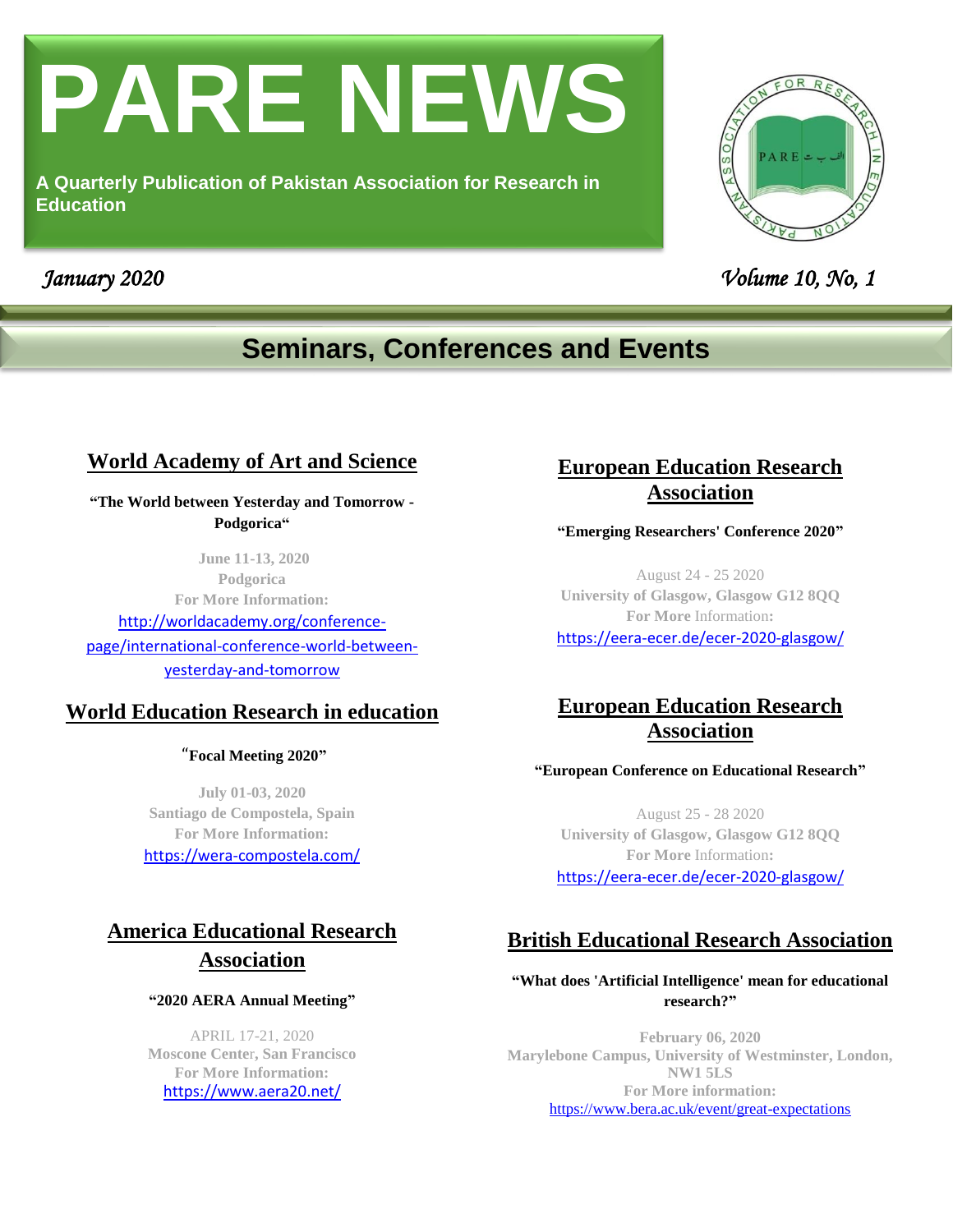# **LESSONS FROM IMPLEMENTATION OF EDUCATIONAL REFORMS IN PAKISTAN**

### IMPLICATIONS FOR POLICY AND PRACTICE

A resourceful insight for stakeholders and reformers on the future of education in Pakistan, Lessons from Implementation of Educational Reforms in Pakistan: Implications for Policy and Practice offers challenging research-grounded accounts from a selection of distinct research studies, carried out by AKU-IED faculty. These studies originated from two major multi-year international and donor-funded education improvement projects in Pakistan—the Strengthening Teacher Education in Pakistan (STEP), and the Educational Development and Improvement Programme (EDIP).

Providing a blend of qualitative and quantitative accounts of practices, attitudes, and challenges of integrating local and international experiences and ideas around educational reform and professional development at micro-levels, and these projects' promising implications at macro-levels, the book provides a distinct understanding of the processes of educational reforms in Pakistan. It delves into issues involved in understanding the nexus of theory and practice in the context of largescale education reforms. While providing a conceptual base for reflections, it raises such critical questions on how local and global successful practices and experiences can be merged into new quality and sustainable projects and frameworks for educational change in Pakistan and other developing countries.

### **Author Description**

**Takbir Ali** is Assistant Professor and Head Outreach at the Aga Khan University-Institute for Educational Development (AKU-IED), Karachi, Pakistan. He obtained his PhD from the University of Toronto, Ontario Institute for Studies in Education. Takbir has extensive work experience in designing and executing developmental projects in Pakistan's education sector. He coordinated the Strengthening Teacher Education in Pakistan (STEP) project (2008–2016) of AKU-IED. He has



Research interest in teachers' change experiences, teacher development, curriculum implementation, school improvement, and teaching and learning science in schools.

**Sarfaroz Niyozov** is the Director of the Institute for Educational Development of the Aga Khan University (AKU-IED), Karachi. Niyozov holds a BA in Arabic from Tajik State University, MEd from the Aga Khan University, and PhD from University of Toronto. He has been an active member of professional associations such as the Central Eurasian Studies and Comparative International Education Societies. His research and teaching experiences include comparative international education, Islamic education, teacher development, and borrowing and lending of reform policies and practices in developing countries.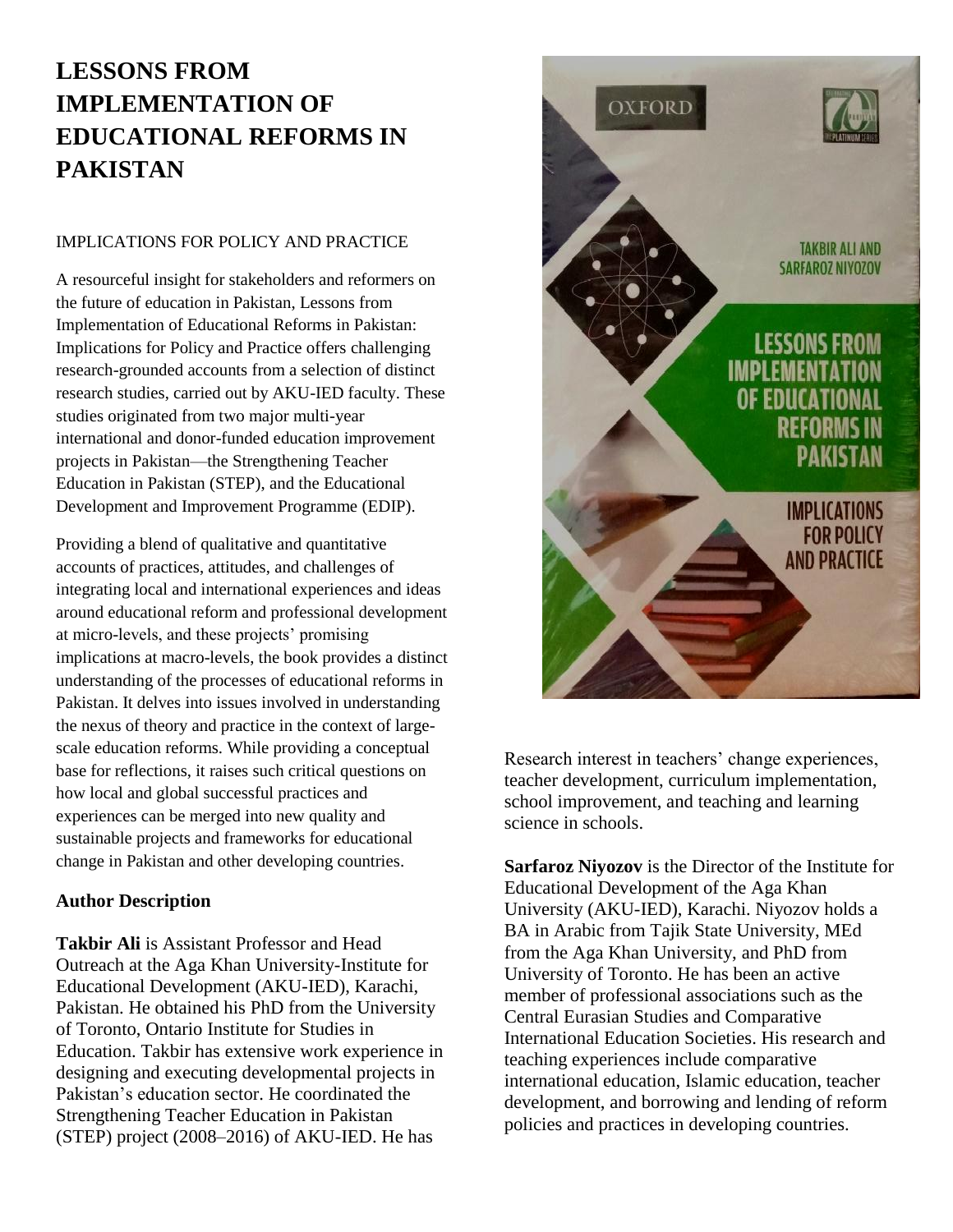**Role of vitamin E supplementation in improving blood hemoglobin levels in apparently healthy mildly anemic Pakistani adults and the probable mechanism of this action of vitamin E**

# **By Jilani, Tanveer**

Background: Prevalence of mild anemia is high in apparently healthy populations in the developing countries of South Asia. A few human studies have shown that use of antioxidant vitamins such as vitamin E could correct anemia. However, the exact molecular mechanism(s) of this correction is still unclear. One of the possible mechanisms of action of vitamin E in enhancing blood hemoglobin levels in humans could be through inhibition of apoptosis of erythroid stem cells. A few studies have shown that the inhibition of proapoptotic proteins by various intra- and extracellular factors may cause increased survival of human erythroid progenitor cells (EPCs). Some of the animal studies have also suggested the possible role of vitamin E in the prevention and/ or correction of defective erythropoiesis. Moreover, it has also been reported that vitamin E decreases the experimentally-induced apoptosis in bone marrow hematopoietic stem cells in animals. The objectives of this study were to find out the effect of vitamin E supplementation on blood hemoglobin levels in apparently healthy but mildly anemic Pakistani adults and to investigate whether any positive effect of vitamin E on hemoglobin levels in apparently healthy humans could be due to inhibition of apoptosis of EPCs. Methods: To study the effect of vitamin E on hemoglobin levels, a single blinded and placebocontrolled trial was carried out on 124 apparently healthy mildly anemic adult human subjects

Recruited from the General Practioners' Clinics and Also included personnel from the Aga Khan University, Karachi. All the subjects were recruited with informed consent. The study subjects were randomly assigned to the Intervention group (n=82) and the Control group (n=42). In the Intervention group, each subject was given vitamin E (400 mg) every day for three consecutive months, while Control group subjects received a placebo. Eighty six subjects completed the trial. Fasting venous blood was collected at baseline and after three months of supplementation. Blood hemoglobin levels and. serum/plasma concentrations of vitamin E, erythropoietin, total antioxidant status (TAS), vitamin B12, folate, ferritin, serum Transferrin Receptor (sTfR), glucose, and creatinine and lipid profile were determined, compared between Intervention and Control groups and analyzed using repeated measures ANOVA and multiple linear regression. To find out the probable mechanism of action of vitamin E on blood hemoglobin levels, CD34+-derived EPCs were isolated from human peripheral blood mononuclear cells (PBMNCs) of apparently healthy Pakistani adult volunteers by density gradient centrifugation followed by magnetic activated cell sorting (MACS) using CD34+ selection kit. Purity of the isolated EPCs was assessed through immune fluorescence microscopy using Fluorescein-5-isothiocyanate (FITC)-conjugated monoclonal antibodies against various EPCs surface antigens. The purity of CD34+-derived EPCs was found to be 95-98%. CD34+-derived EPCs were then cultured for 7-14 days in the recommended medium supplemented with erythroid expansion supplement. To study the effect of vitamin E on apoptosis of erythroid stem cells, EPCs were treated in vitro with various concentrations of Tumor necrosis factor (TNF)-a to induce apoptosis. The concentration of TNF-a inducing maximum apoptosis was then selected to study any protective effect of vitamin E. EPCs were then incubated at various concentrations of vitamin E (zero, 10, 50 and 100  $\mu$ g/ml) or erythropoietin (zero, 10, 50 and 100 IU/ml) followed by addition of 100 ng/ml concentration of TNF-a which produced the maximum apoptosis under the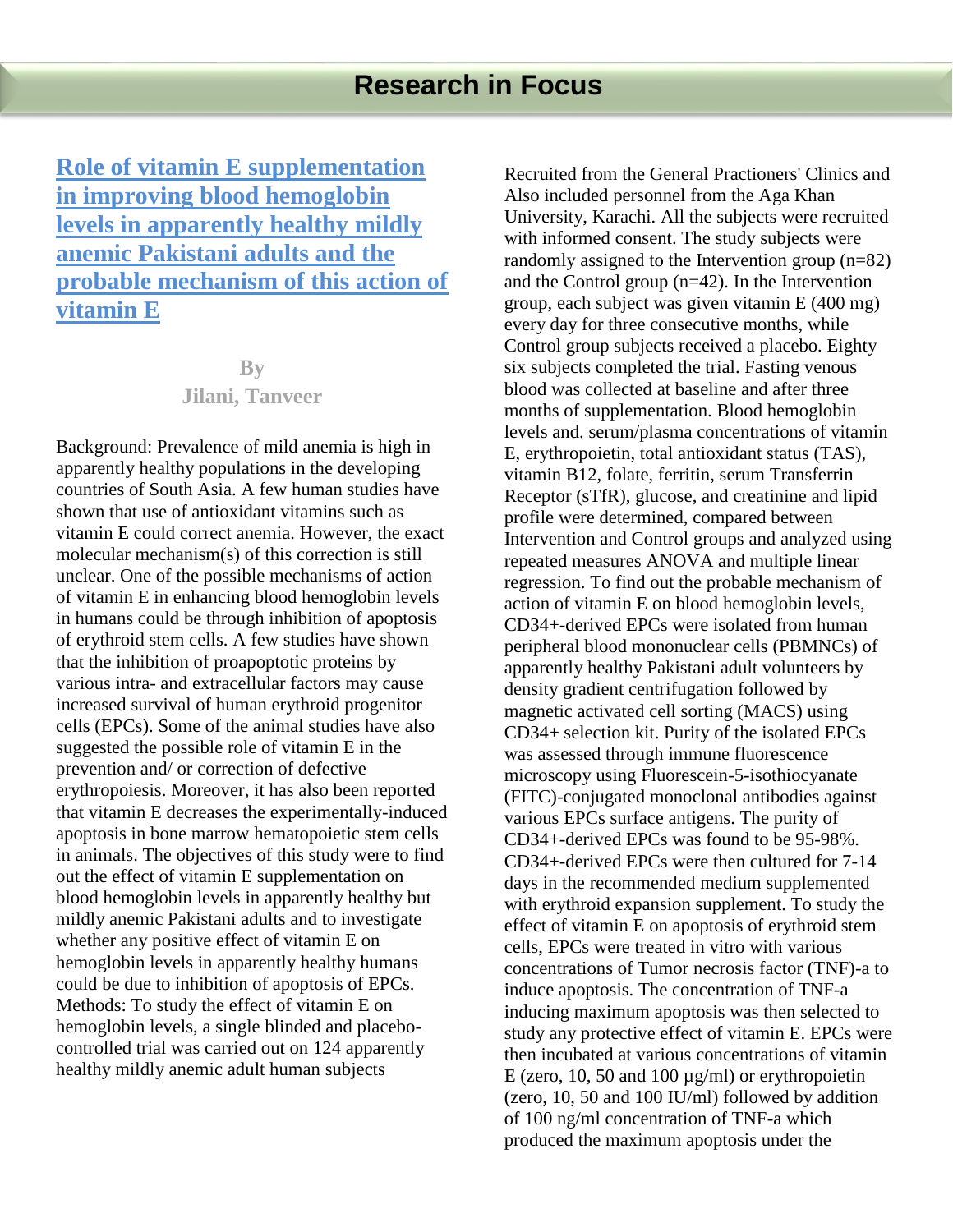experimental conditions. The percentage of apoptosis of the treated EPCs was measured through flow cytometry by using annexing V and propodeum iodide (PI) staining. Two-way ANOVA with replacement was used to find out the mean difference between the effects of increasing concentrations of drug (vitamin E or erythropoietin) treatment and the interaction of these drugs on TNF-a-induced apoptosis of EPCs. Results: In the study population, there was a significant increase in post-supplemental concentrations of both vitamin E and hemoglobin (p value=  $0.045$  and p value= 0.049, respectively) when compared with their baseline concentrations. However, when the mean post-supplemental levels of both vitamin E and hemoglobin levels were compared, significant increase in vitamin  $E$  (p value= 0.01) and hemoglobin (p value <0.001) levels were observed in the intervention group (vitamin E supplemented) as compared to the control (placebo) group. The adjusted regression coefficients 03) and standard error [SEW)] of the significant determinants of post-supplemental hemoglobin levels were serum concentration of vitamin E (0.983 [0.095]), baseline hemoglobin levels (0.768[0.077]), sTfR (- 0.06[0.02]) and gender (male or female, - 0.656[0.224]). Regarding the second objective of the study pertaining to the possible underlying mechanism of the action of vitamin E on apoptosis of CD34±-derived EPCs, the mean percentages of early and late apoptotic CD34+-derived EPCs after treatment with TNF-a (100 ng/ml) alone were  $58.7\pm$ 4.87% and 8.9± 3.43%, respectively. Vitamin E and erythropoietin in highest used concentrations (100 µg/m1 and 100 IU/ml, respectively) decreased the percent cell early apoptosis of treated EPCs to  $25.2 \pm 4.70\%$  and  $5.3 \pm 1.81\%$ , respectively. However, there was a significant difference in the mean percentage of TNF-a-induced apoptotic CD34+-derived EPCs in early and late apoptosis by vitamin E treatment ( $p$  value= 0.008) which was higher in early as compared to late apoptosis. There was a significant difference in the mean percentage of TNF-a-induced apoptotic CD34+-derived EPCs by vitamin E treatment (p value  $< 0.001$ ) when analyzed for a statistical interactive effect on early and late apoptotic phases and vitamin E concentration. Conclusion: The study showed a positive role of vitamin E supplementation in improving blood hemoglobin levels in apparently healthy mildly anemic Pakistani adults. The study

also showed that one of the possible mechanisms of action of vitamin E appears to be through inhibition of apoptosis of the CD34±-derived EPCs.

**Feasibility of offering a positive learning environment through positive disciplining module for public school teachers: a cluster randomized trial in Hyderabad, Pakistan**

# **By Mughal, Farida Bibi**

Background: In Pakistan, a key public health concern is corporal punishment in schools. Globally, for reducing corporal punishment, teachers training modules are reported as being effective in the schools. In Pakistan, such social health concerns are prevalent and there is a scarcity of literature on the usefulness of teacher education interventions to decrease corporal punishment. Objectives: The primary aim of this study was to assess the feasibility of Positive Learning Environment through Positive Disciplining (PLEPD) module for public school teachers. The secondary aim of this study was to assess the effectiveness of the PLEPD module in improving the self-efficacy score and the knowledge and attitude towards corporal punishment, and in reducing depression among public school teachers. Methods: This research study was conducted on 60 public school teachers in Hyderabad, Pakistan, and a Cluster Randomized Trail (CRT) was used to categorize two settings each in the control group and intervention group. In the control group 29 teachers and in the intervention group 31 teachers participated in the study. All the teachers were provided the routine training and, additionally, the educational program, of four hours per day, was offered as an intervention, for four days, a total of 16 hours to the intervention group. The scores (General Self Efficacy (GSE), Beck Depression Inventory-11 (BDT-I1), and knowledge and attitude) of teachers were assessed before, immediately after, and at three months' interval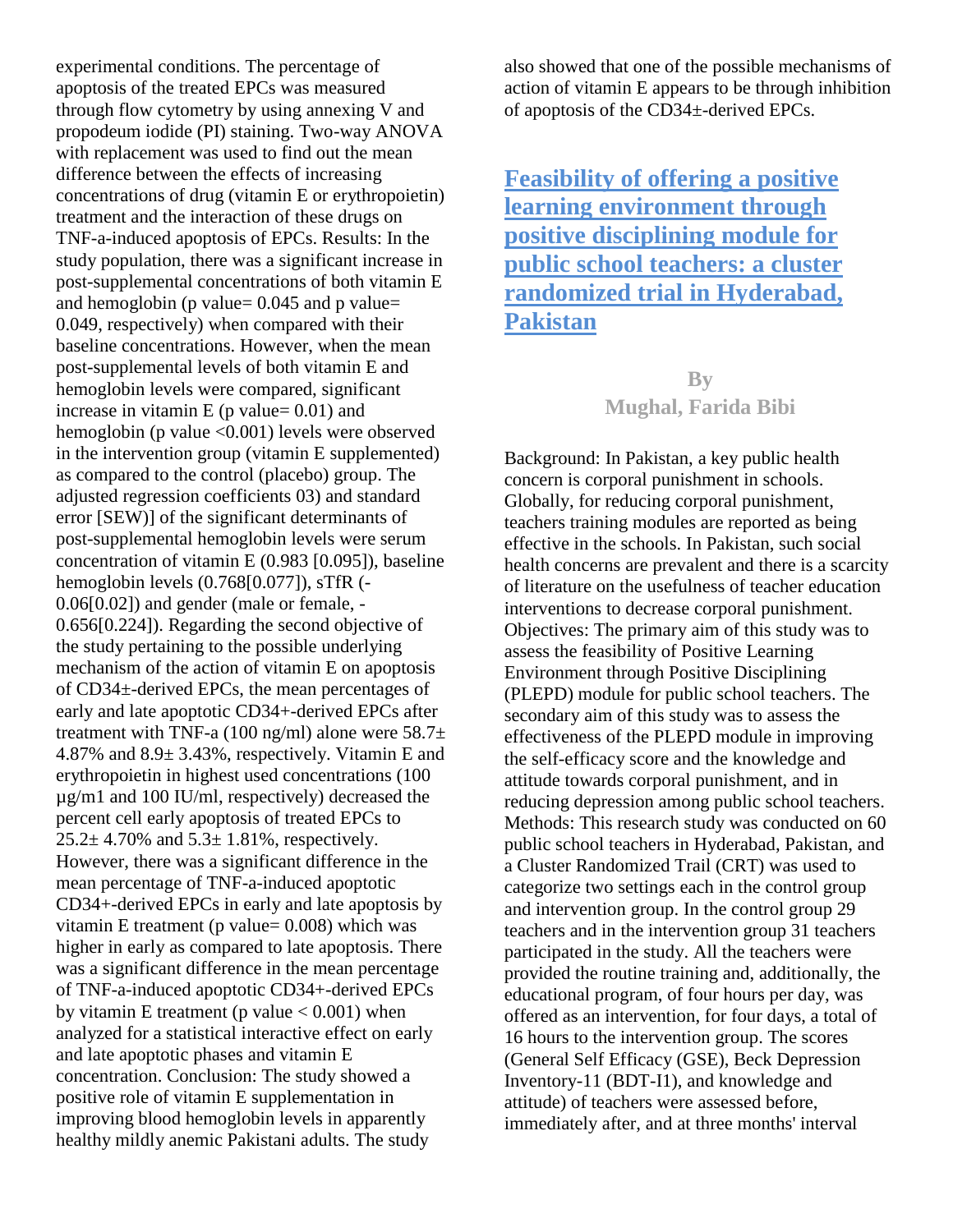after the intervention i.e., pretest, post-test I, and post-test II respectively. Results: The results of the study showed the high participation 96.8% rate, and the successful completion of the module by the participants which confirms the feasibility of the PLEPD vi module. Furthermore, it was found that the intervention was useful in improving the median scores of teachers' self-efficacy, and knowledge and attitude towards corporal punishment. However, there was no significant difference found in the depression among the teachers after the intervention. In the mean scores for GSE, BDI-II, and knowledge and attitude, an insignificant difference  $(p = 0.05)$  was found within each group and between the control and intervention group. Conclusion: The findings of the study recommend that the module on positive disciplining for teachers needs to be provided on a continuous basis to reduce corporal punishment and to improve studentteacher relationship. The present study identified the need for further studies to be conducted in other public schools, in order to evaluate the impact of PLEPD module in different settings.

# **Writing the winning thesis or dissertation: a step-by-step guide**

**By Joyner, Randy L**

The classic step-by-step guide to thesis and dissertation success, fully updated for 2018. From selecting your topic to defending your finished work, a master's thesis or doctoral dissertation is a major undertaking. Since 1998, this book has been the go-to resource for scholars seeking guidance and best practices at every phase of the process. This revised and updated fourth edition is the most comprehensive guide yet to researching, writing, and publishing a successful thesis or dissertation. It includes: Insights on leveraging new technologies to maximize your efficiency. Current case studies demonstrating the book's teachings in action. Tested principles of effective planning, an engaging writing style, defense preparation, and more. Written in an easy, digestible style perfect for a thesis or dissertation-writer's busy schedule, this

latest edition of a contemporary classic belongs on every advanced degree candidate's shelf

**Assessing the effectiveness of the maternal, newborn and child health program's place-based continum of care for maternal and neonatal services from the community to the district level in district Thatto Sindh, Pakistan**

> **By Shaikh, Hazoora**

Background: The maternal mortality ratio (MMR) in Pakistan stands at 178 deaths per 100000 live births (Pakistan Maternal mortality ratio, 1960- 2017. (I) Early estimates suggest that Pakistan is failing to achieve the necessary growth required to meet the SDG target of less than 70/100,000 by 2030. (3). In addition, child mortality continues to be a national concern. Pakistan has the world's highest newborn mortality rate, with one in every 22 babies born dying within a month (4). The Pakistan Demographic Health Survey 2017-2018 showed that the antenatal coverage for at least one visit was 86%, while the antenatal care coverage for 4 visits was only 51% (5). The World Health Organization's (WHO) Continuum of Care framework emphasizes how poor communication and weak referral links between communities and facilities contribute to poor MNCH outcomes. This study aims to assess the implementation of the program and find out whether the proposed policies and actions taken are effective in achieving impact. Moreover, the study also aims to identify strengths and gaps of the program, and suggests ways in which the program can be further improved to positively impact the health of women and children in the district of Thatto. Methodology: A mixed method approach was adopted for the study to increase the scope of the study. Quantitative data was obtained using checklists from all facilities, and qualitative data was obtained by conducting indepth interviews, focus group discussions. The